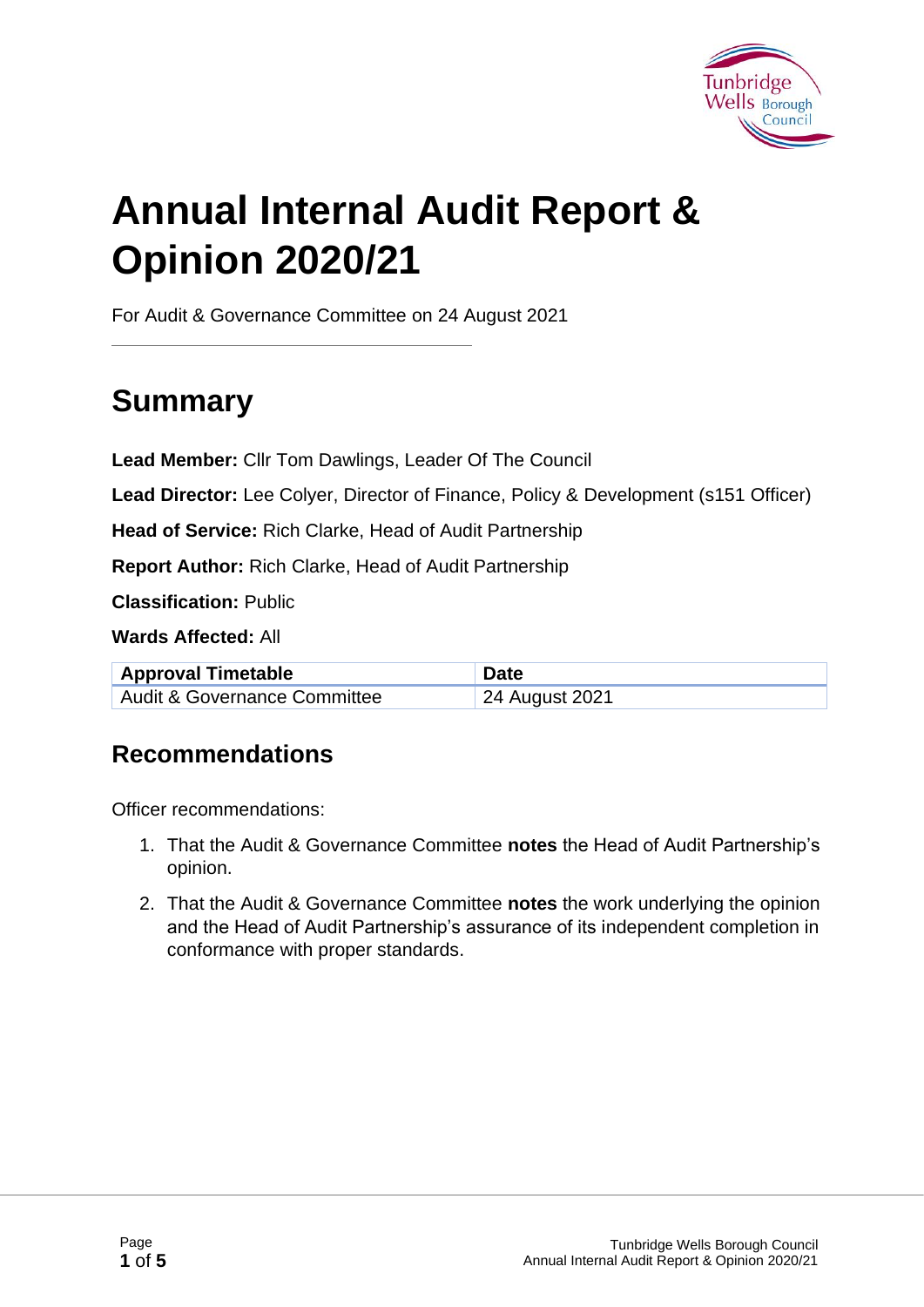

# **1. Introduction and Background**

- 1.1 Internal audit is a compulsory service for authorities as set out by Regulation 5 of the Accounts and Audit Regulations 2015. The principal objective of internal audit as described in that Regulation is:
- *"[to] undertake [audit work] to evaluate the effectiveness of […] risk management, control and governance processes, taking into account public sector internal auditing standards and guidance".*
- 1.2 This report delivers the Head of Internal Audit annual reporting directed by the Public Sector Internal Audit Standards (the "Standards"). The report includes the Head of Audit Partnership's annual opinion on the overall adequacy and effectiveness of the Council's framework of governance, risk management and control. This opinion feeds into the Annual Governance Statement for 2020/21.
- 1.3 The Standards, in particular Standard 2450 (Overall Opinions) direct the annual report to include:
- The annual audit opinion
- A summary of work completed that supports the opinion, and
- A statement on conformation with Standards.
- 1.4 As those charged with overseeing governance, the Audit & Governance Committee must consider the Annual Internal Audit Opinion.
- 1.5 The overall scope of the Council's audit service which remains delivered as part of a four-way partnership with Maidstone, Swale and Ashford – is set out in the Audit Charter and Annual Plan. This Committee approved the 2020/21 plan in March 2020 and an updated plan reflecting post-covid adjustments in September 2020. This Committee also received an interim progress update in March 2021.
- 1.6 We have completed the work set out in the plan in full conformance with the Standards. We have also worked independently, free from undue influence of either officers or Members.

# **2. Preferred Option and Reason**

2.1 The Head of Audit Partnership is satisfied the Council can place assurance on the system of control in place during 2020/21. Further, he is satisfied the corporate governance framework complies in all significant respects with the best practice guidance issued by CIPFA/SOLACE. Finally, he is satisfied the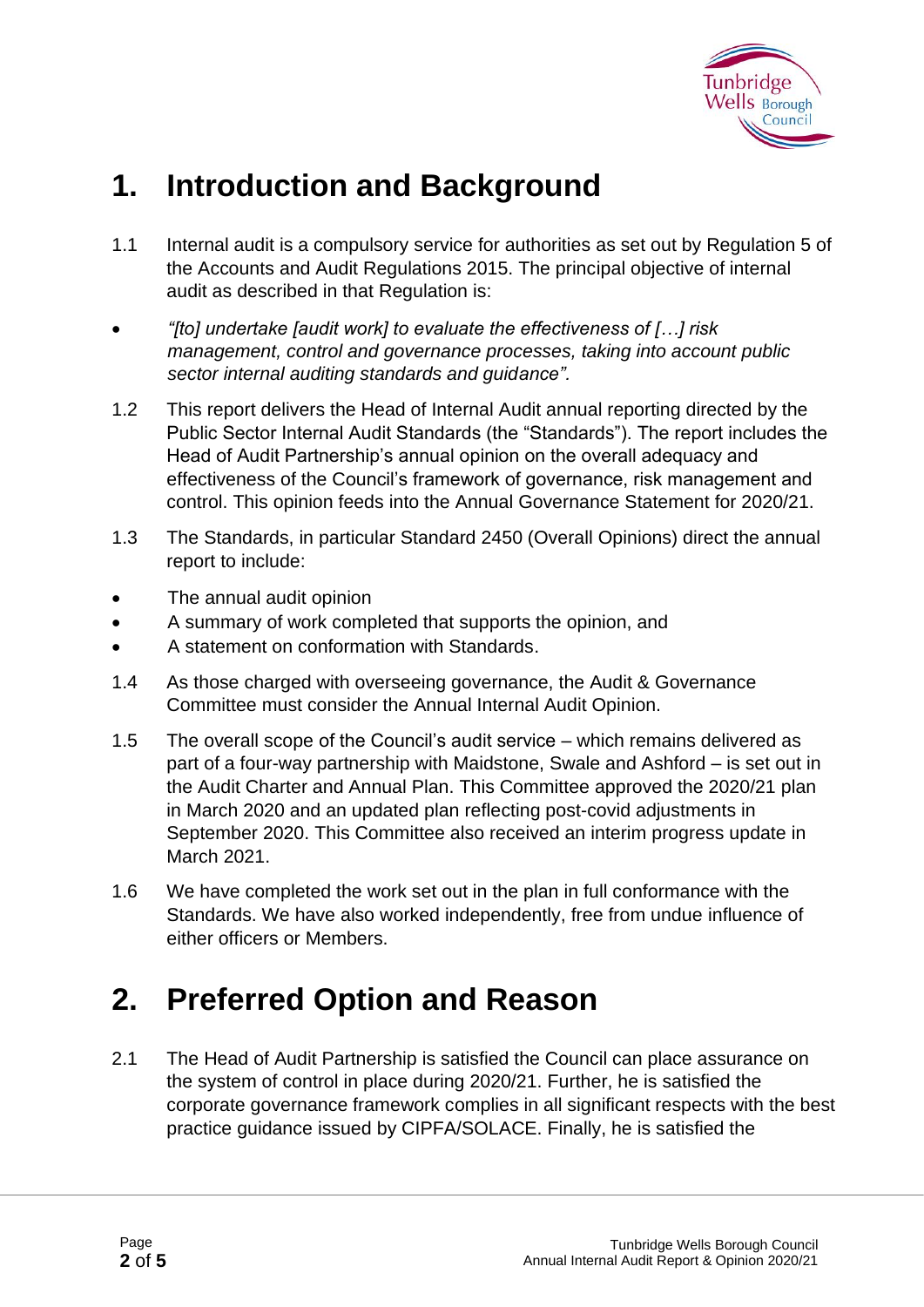Council's risk management processes are effective. We ask the Committee to note these opinions.

- 2.2 Please see the Appendix for the full Annual Report for 2020/21. This report includes a summary of all work conducted to support the opinion and affirms the independence and effectiveness of the internal audit service.
- 2.3 We present the opinion and associated report for noting and for Members to consider alongside their evaluation of associated year end reports into the Council's finance and governance. We do not seek in this report any substantive decision or action from the Council as a direct result.

# **3. Consultation**

3.1 We consult and agree with relevant Heads of Service before finishing all findings and recommendations arising from individual audit engagements. The headline messages in our report are as discussed with the Management Board across the year and have been shared to help prepare the Annual Governance Statement.

# **4. Appendices and Background Documents**

Appendices:

• Appendix A:Internal Audit Annual Report 2020/21

Background Papers:

• Full reports which support the audit engagements summarised in this annual report are available.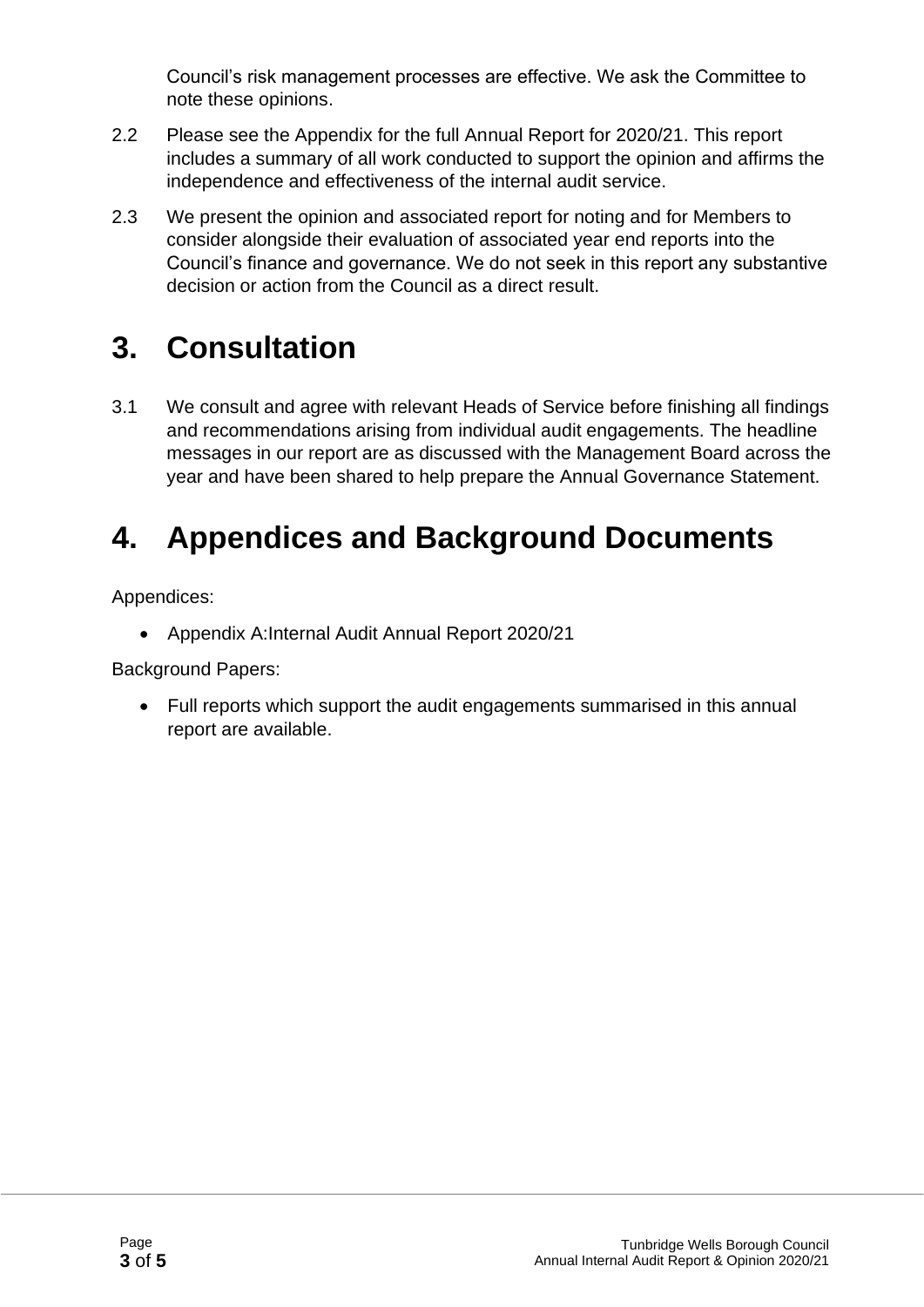

# **5. Cross Cutting Issues**

We present this report and opinion for noting and to support consideration of other year end reporting into the Council's finances and governance. It does not propose or prescribe any specific action as a result. Therefore this report has no specific impact in any of these areas but instead below is a general commentary on issues relevant to each heading.

### **A. Legal (including the Human Rights Act)**

This report helps fulfil the Council's legal obligations under the Accounts and Audit Regulations 2015 for having an internal audit service that conforms to relevant Standards.

#### **B. Finance and Other Resources**

We completed the work programme within agreed resources.

### **C. Staffing**

We completed the work programme using staff employed by Maidstone Borough Council as the host authority for the shared service, supplemented with contractor support procured in accordance with Maidstone's financial regulations and overseen by audit management.

#### **D. Risk Management**

The audit plan drew on the Council's risk management in considering areas for audit review. In turn, audit findings will provide feedback on identification and management of risk.

### **E. Environment and Sustainability**

No direct implications, though the Committee may wish to note that owing to the pandemic this is the first time we have completed an audit plan fully remotely.

### **F. Community Safety**

No direct implications.